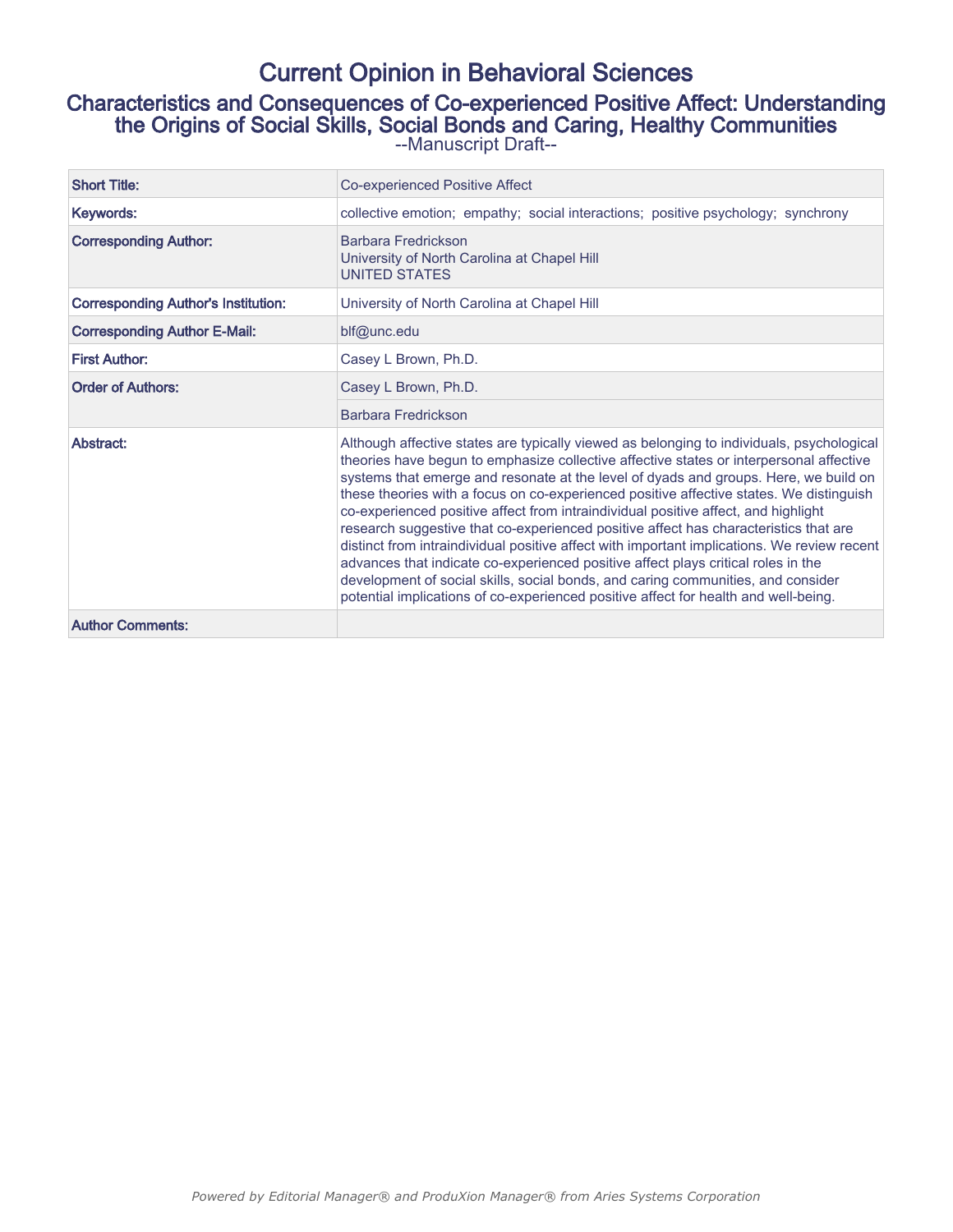Running head: Co-experienced Positive Affect 1

# **Characteristics and Consequences of Co-experienced Positive Affect: Understanding the Origins of Social Skills, Social Bonds, and Caring, Healthy Communities**

Casey L. Brown<sup>1</sup> Barbara L. Fredrickson<sup>2</sup>

<sup>1</sup>Department of Psychology, University of California, Berkeley, USA

<sup>2</sup>Department of Psychology and Neuroscience, University of North Carolina, Chapel Hill

Word count: 3,050

Declarations of Interest: None

*Authors Note:* Preparation of this manuscript was supported by a National Institute of Health National Research Service Award (F31AG059378) awarded to Casey L. Brown, and a James McKeen Cattell Fellowship awarded to Barbara L. Fredrickson. Casey L. Brown: https://orcid.org/0000-0002-1827-7521 Barbara L. Fredrickson: https://orcid.org/0000-0002-3890-2646

*Corresponding Author:*

Barbara L. Fredrickson, Ph.D. Kenan Distinguished Professor Department of Psychology and Neuroscience Davie Hall, Campus Box 3270 Chapel Hill, NC 27599-3270 TEL: 919-843-0091 E-mail: blf@unc.edu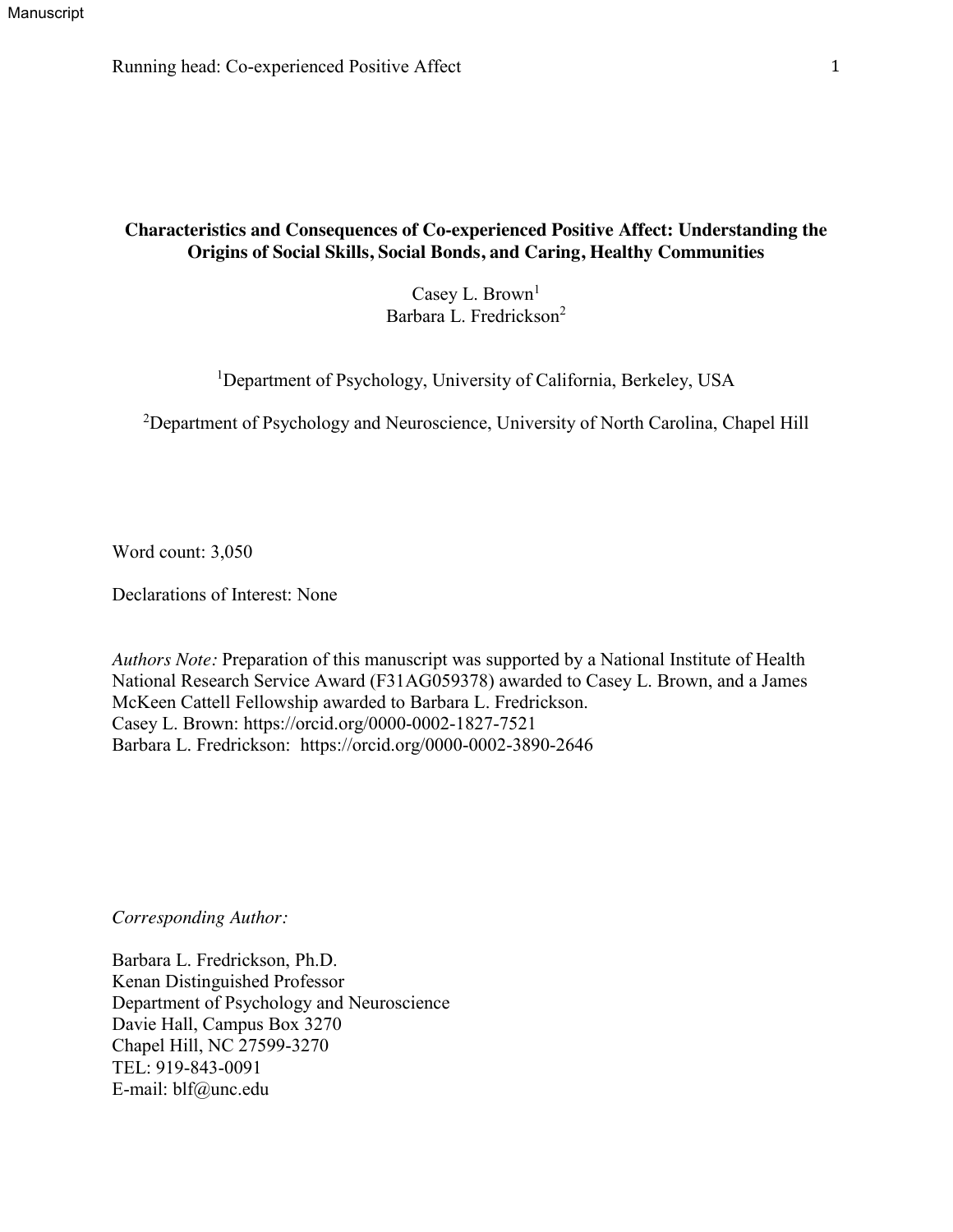# **Highlights**

- Co-experienced positive affective states have distinct characteristics from intraindividual affective states
- Co-experienced positive affect is important for socioemotional development
- Co-experienced positive affect is characteristic of high-quality relationships and cooperative groups
- Co-experienced positive affect likely has important implications for health and wellbeing
- More research is needed on positive affect at the level of the social unit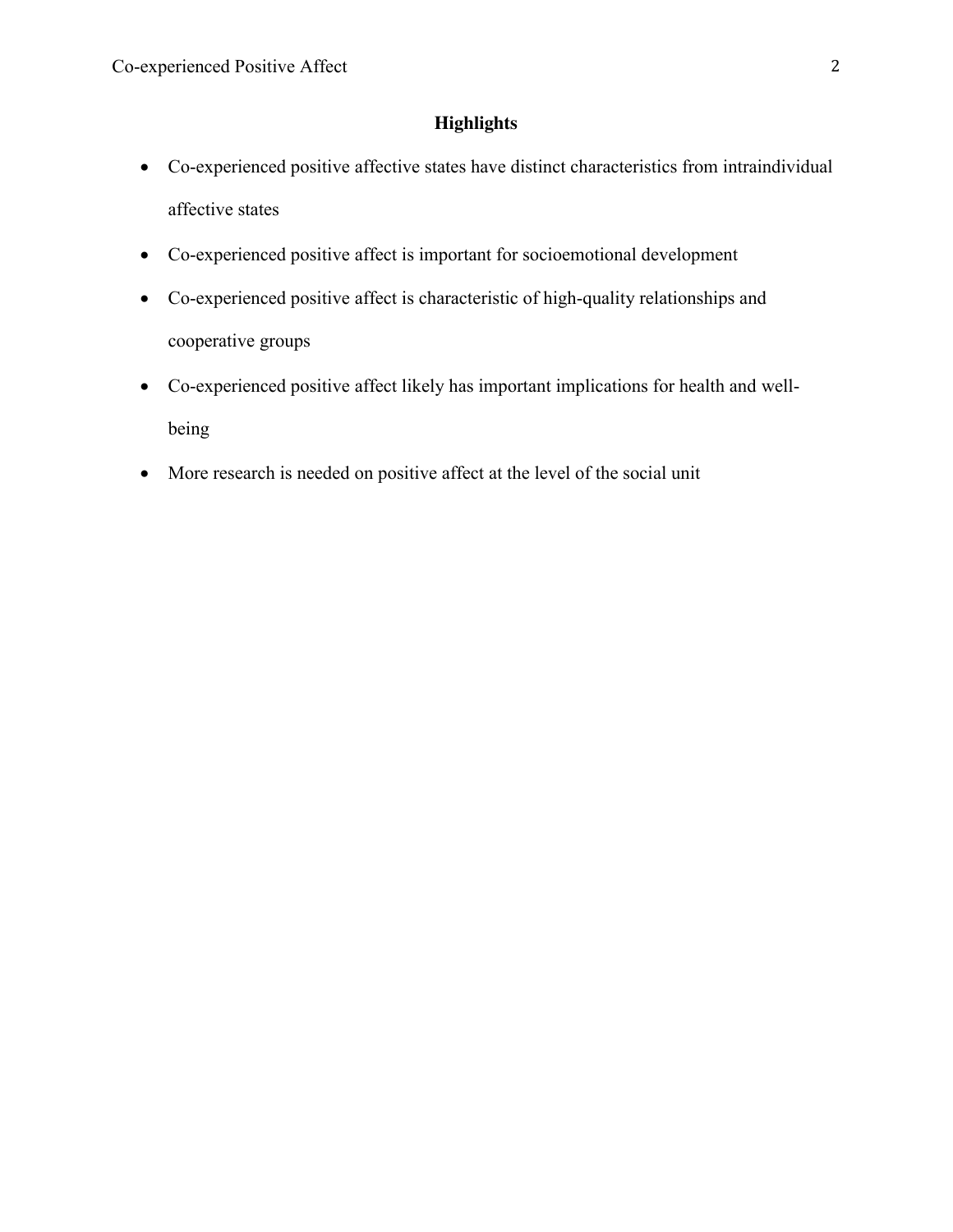#### **Abstract**

Although affective states are typically viewed as belonging to individuals, psychological theories have begun to emphasize collective affective states or interpersonal affective systems that emerge and resonate at the level of dyads and groups. Here, we build on these theories with a focus on co-experienced positive affective states. We distinguish co-experienced positive affect from intraindividual positive affect, and highlight research suggestive that co-experienced positive affect has characteristics that are distinct from intraindividual positive affect with important implications. We review recent advances that indicate co-experienced positive affect plays critical roles in the development of social skills, social bonds, and caring communities, and consider potential implications of co-experienced positive affect for health and well-being.

**Keywords:** collective emotion; empathy; social interactions; positive psychology; synchrony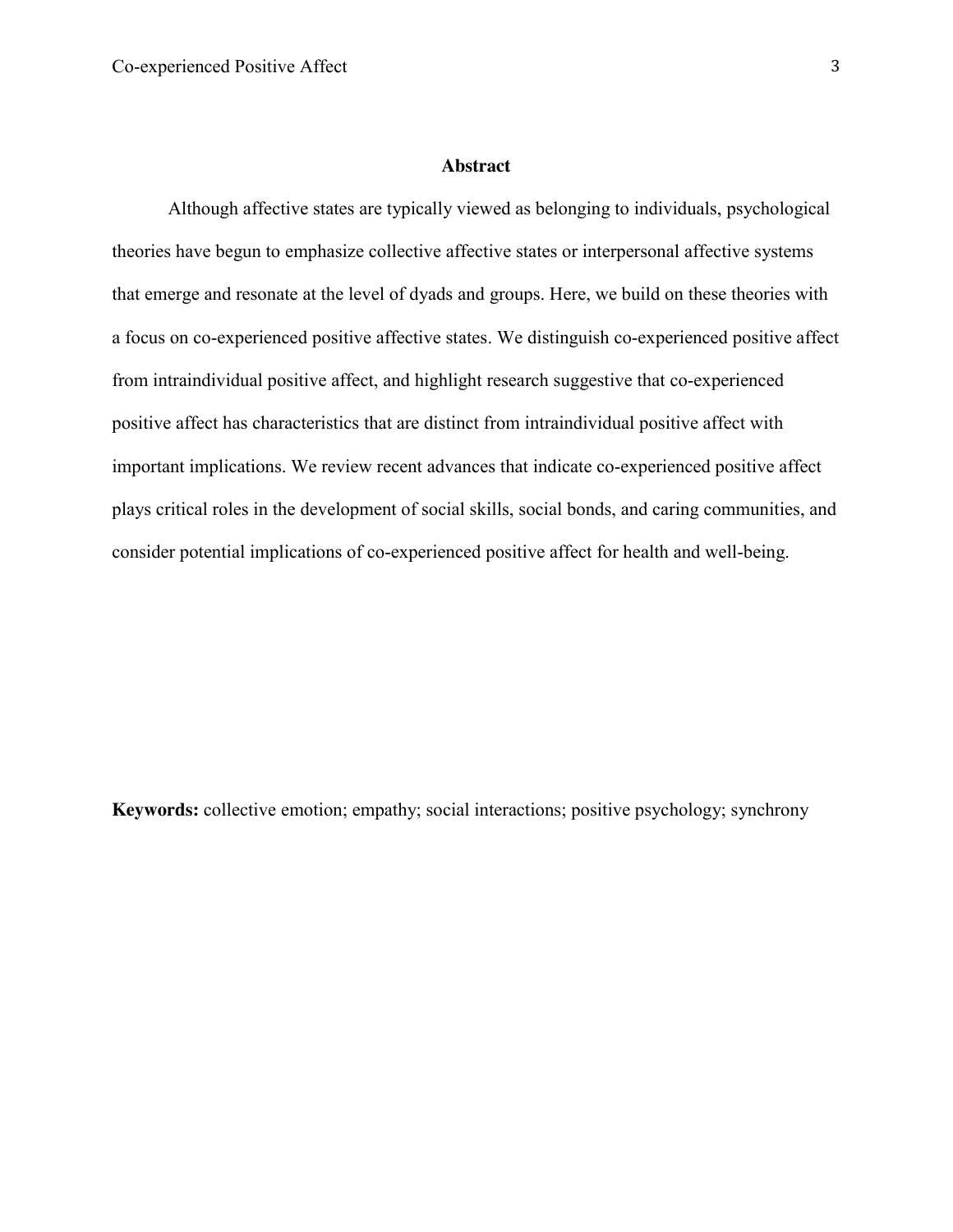### **Introduction**

"A human being is part of a whole." Albert Einstein shared these words to console a grieving friend, adding that when individuals experience their emotions as separated from that whole, "a kind of optical illusion of [their] consciousness" emerges. Einstein's phrasing suggests that we humans can be mistaken when we refer to "my" emotion or "her" emotion. Emotions, instead, are often "ours." Affective states may emanate and resonate across individuals and groups through numerous sensory systems (e.g., prosody, posture, facial movements, physiological changes). Although behavioral scientists have begun to theorize about macrolevel affect and affect dynamics, [1–3] few of these theories are specific to positive affect. Here we build the case that co-experienced positive affect warrants particular focus for its distinctive characteristics and potential contributions to social functioning. 1

#### **Co-experienced Positive Affect**

Positive affect typically arises in response to circumstances interpreted – consciously or not – as holding good fortune or good prospects and is characterized by increases in the pleasantness of subjective experience, coupled with changes in behavior and/or physiology that support context-appropriate thought-action tendencies [4]. Co-experienced positive affect refers to moments or brief periods in which positive affect co-occurs in one or more individuals who are engaged with one another via real-time sensory connection (e.g., hearing, seeing, sensing each other as a social episode unfolds), and encompasses the joint subjective experience, coexpression, and co-embodiment of positive affect. Although interpersonal affective processes

<sup>&</sup>lt;sup>1</sup> We use the term co-experienced affect rather than co-experienced emotion throughout the manuscript to emphasize that co-experienced positive affect requires co-occurring positively valenced states that may differ according to the specific emotions constructed by individuals. For example, in a moment when one individual feels affection while interacting with another individual who simultaneously feels joy, although the specific emotions differ between individuals, this circumstance would be characterized as co-experienced positive affect.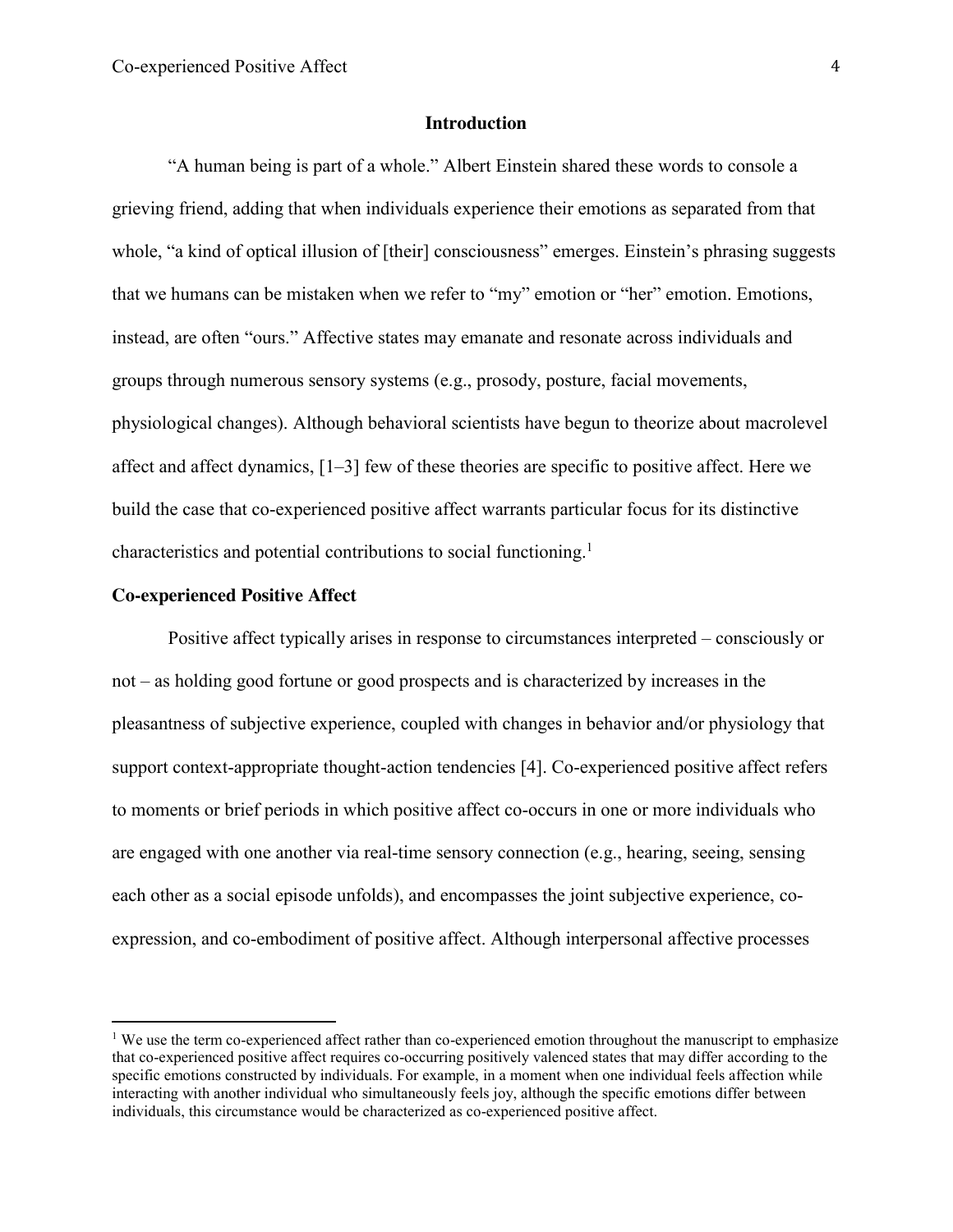such as emotion contagion and empathy can lead to the emergence of momentary co-experienced affective states, affect that is simply "shared" (verbally or nonverbally) in the sense that it is passed on from one individual to another does not equate to co-experienced affect [5]. Rather, co-experienced positive affect falls under the umbrella of collective emotional states, which have been defined as, "macrolevel phenomena that emerge from emotional dynamics among individuals who are responding to the same situation"  $[1]$ <sup>2</sup>

Even when positive affect emerges simultaneously within two or more individuals, it may still reflect separable intraindividual phenomena. For example, individuals may each observe a single stimulus that triggers positive affect in each of them, or individuals could engage in a pleasant activity adjacent to one another without influencing or interacting with one another. Imagine two individuals at the movies. If they attend solely to the shared stimulus (the film), they may have moments when they each experience positive affect and smile, indicative of intraindividual positive affect. However, if they also engage with one another through sensory connection, for example, by seeing each other's mutual smiles or hearing their own shared laughter, a co-experienced state of positive affect can emerge via mutual influence. Importantly, external stimuli are not necessary for the emergence of co-experienced positive affect. Individuals often co-create co-experienced positive affect. For example, imagine those same two individuals waiting for the film to begin. Assuming the two are forming or involved in a romantic relationship, if one reaches out to take the hand of the other in a display of affection, their heart rates may rise and fall synchronously as they each receive endogenous hits of oxytocin and opioids, and begin to share a subtle pleasant moment. What may appear to be the ebb and flow of each partner's interdependent affective experiences, expressions, and

<sup>&</sup>lt;sup>2</sup> Collective emotions have been defined in multiple ways in the literature, and to disentangle those definitions is beyond the scope of this paper [56,57].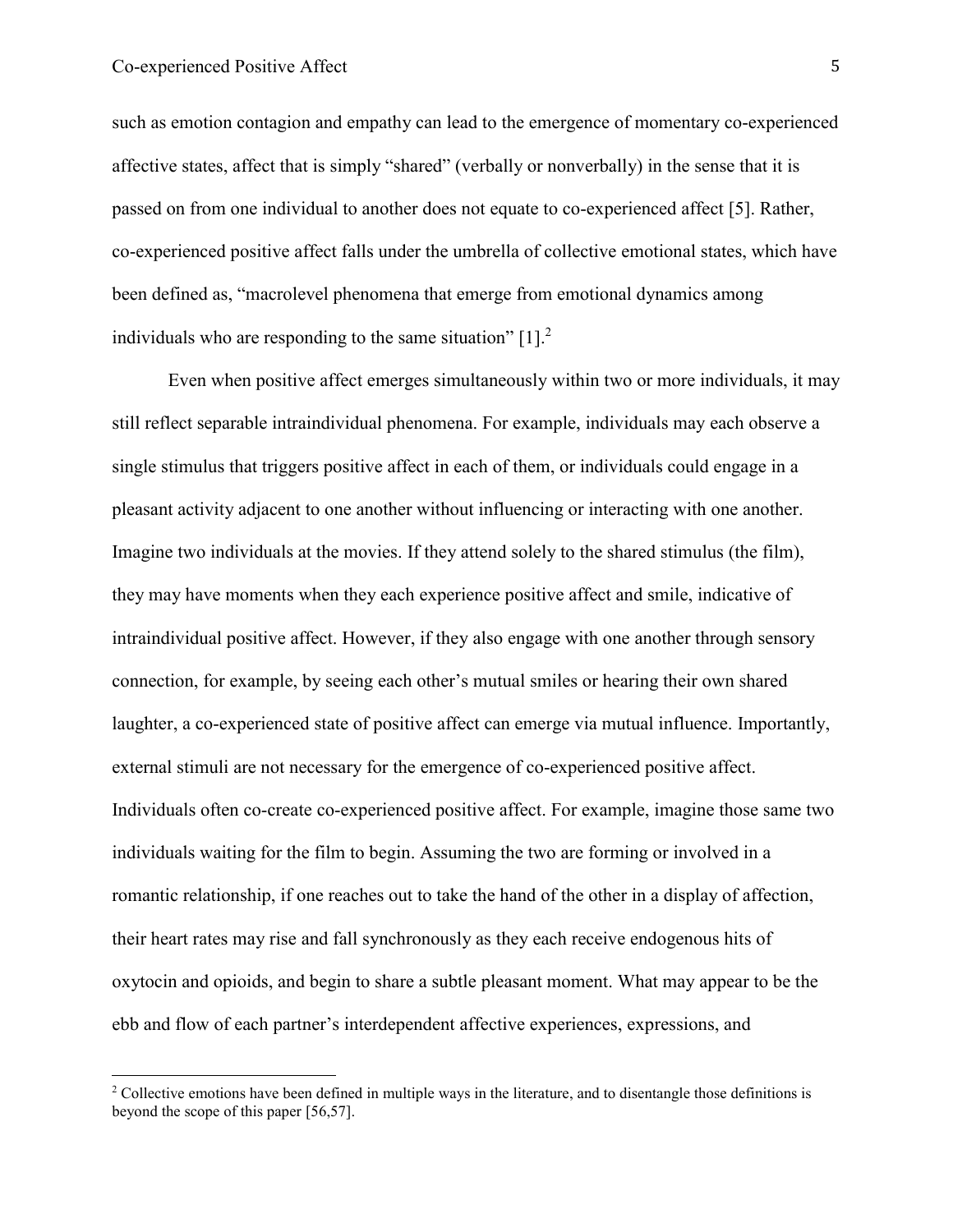physiological responses may also give rise to moments that can perhaps more aptly be described as co-experienced positive affect. Rather than carving apart these two people's affective states, we view them as an irreducible state of co-experienced positive affect that has distinct characteristics and consequences.

## **Characteristics of Co-experienced Positive Affect and their Implications**

Co-experienced positive affect has several characteristics that may broaden its implications. First, compared to positive affect experienced individually, co-experienced positive affect appears to be characterized by somewhat greater longevity and magnitude. When positive affect arises intraindividually, it is most often fleeting and can dissipate within a number of seconds. The co-experience of positive affect, as it reverberates between and among individuals, may expand the temporal boundaries of positive affective states to a degree. For example, research suggests expressions of positive affect are sustained when reciprocated [6]. Studies also suggest positive experiences engender more intense positive affect when experienced with others [7,8], and this effect appears to diminish when individuals lack opportunity for real-time sensory connection [9,10]. Because more intense and shared positive experiences are particularly rewarding [11], co-experienced positive affect may leave social units wanting more togetherness compared to co-experienced negative affect. Positive spontaneous thoughts, known to follow enjoyment and motivate efforts to re-experience it [12], can be expected to bubble up within interaction partners who have shared enjoyments, and these thoughts can fuel motivations to reconnect.

Next, interpersonal synchrony is characteristic of co-experienced positive affect. Synchrony can emerge in subjective experience, nonverbal behavior, and/or physiology. We acknowledge that synchrony may emerge outside of co-experienced positive affect (e.g., during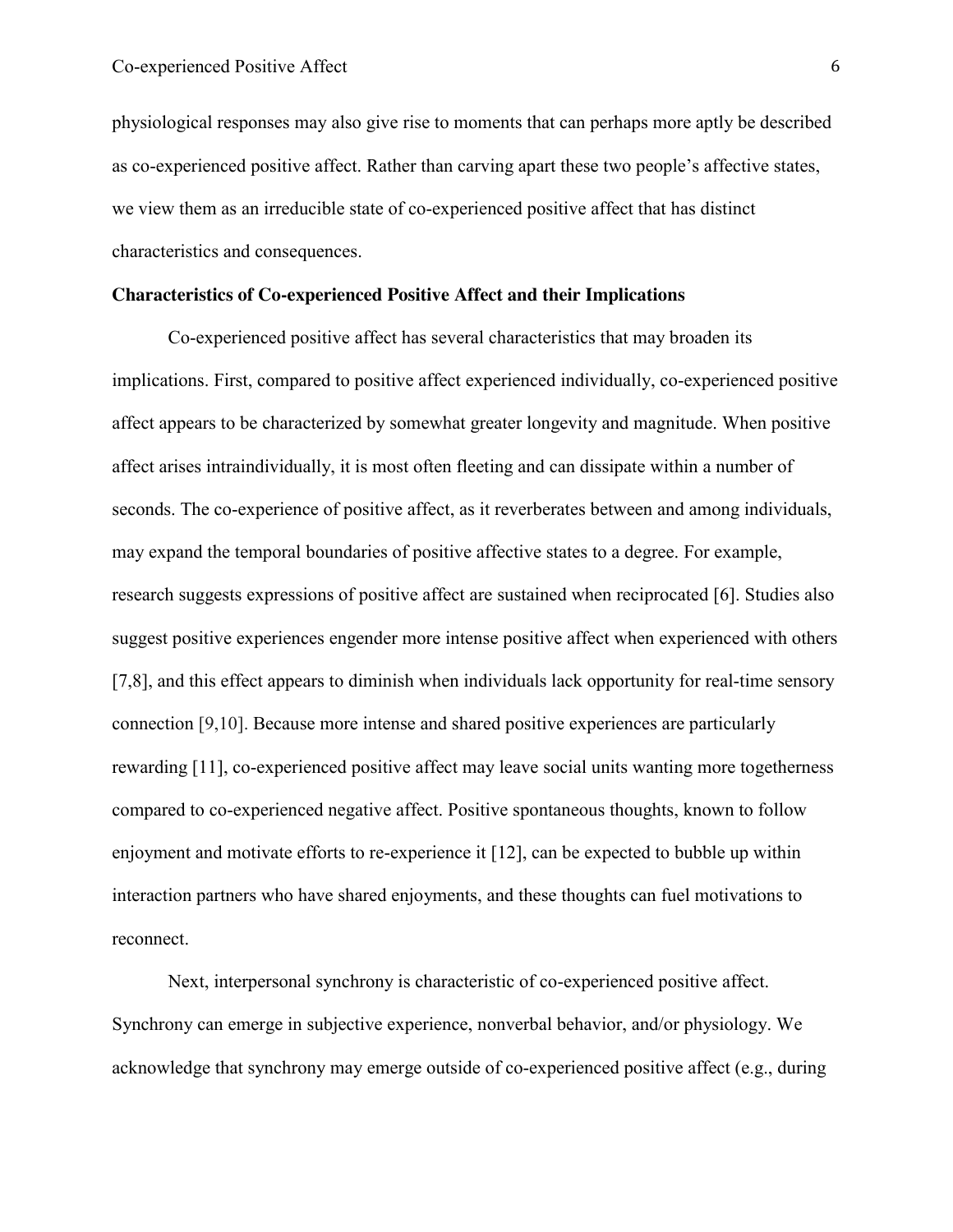the transmission of intraindividual positive affect), and that biobehavioral responses are unlikely to perfectly covary during co-experienced positive affect (e.g., the rate of change in one person's physiology may not map precisely onto another's). Nonetheless, extent research suggests synchrony is most reliably present during affective moments of co-experienced positive affect relative to moments of intraindividual affect or co-experienced negative affect. In mother-infant dyads as well as married couples, for instance, physiological synchrony is greatest during periods of shared positive affect compared to periods of unshared affect or shared negative affect [13,14]. And in dyads, partners are more prone to synchronize positive affective expressions than negative affective expressions, and to do so within milliseconds [15].

Synchrony is an important predictor of beneficial individual, relational, and group outcomes. Recurrent positive synchrony between parents and infants shapes a child's sociality, cognitive development, empathy, emotion regulation, academic achievement, and mental health well into adolescence [16]. Positive affective synchrony has also been associated with stronger feelings of connectedness in unfamiliar dyads who watch a television show together [17]. Specifically, greater synchrony in expressions of positive affect predicts stronger feelings of connectedness, and, unlike negative affect synchrony, the association between positive affect synchrony and connectedness grows stronger over several hours [17]. A meta-analyses of 42 studies (total  $N = 4327$ ) that experimentally manipulated behavioral synchrony concluded that synchrony produces enhanced social cognition, increased prosocial behavior, and more positive perceptions of the strength of social bonds (effect sizes: .11 to .28) [18].

Co-experienced positive affect may also be characterized by synchronous release of the endogenous hormones such as oxytocin, dopamine, and opioids, which help to bind the social unit. In new relationships, synchronized behaviors, positive affect, and touch have each been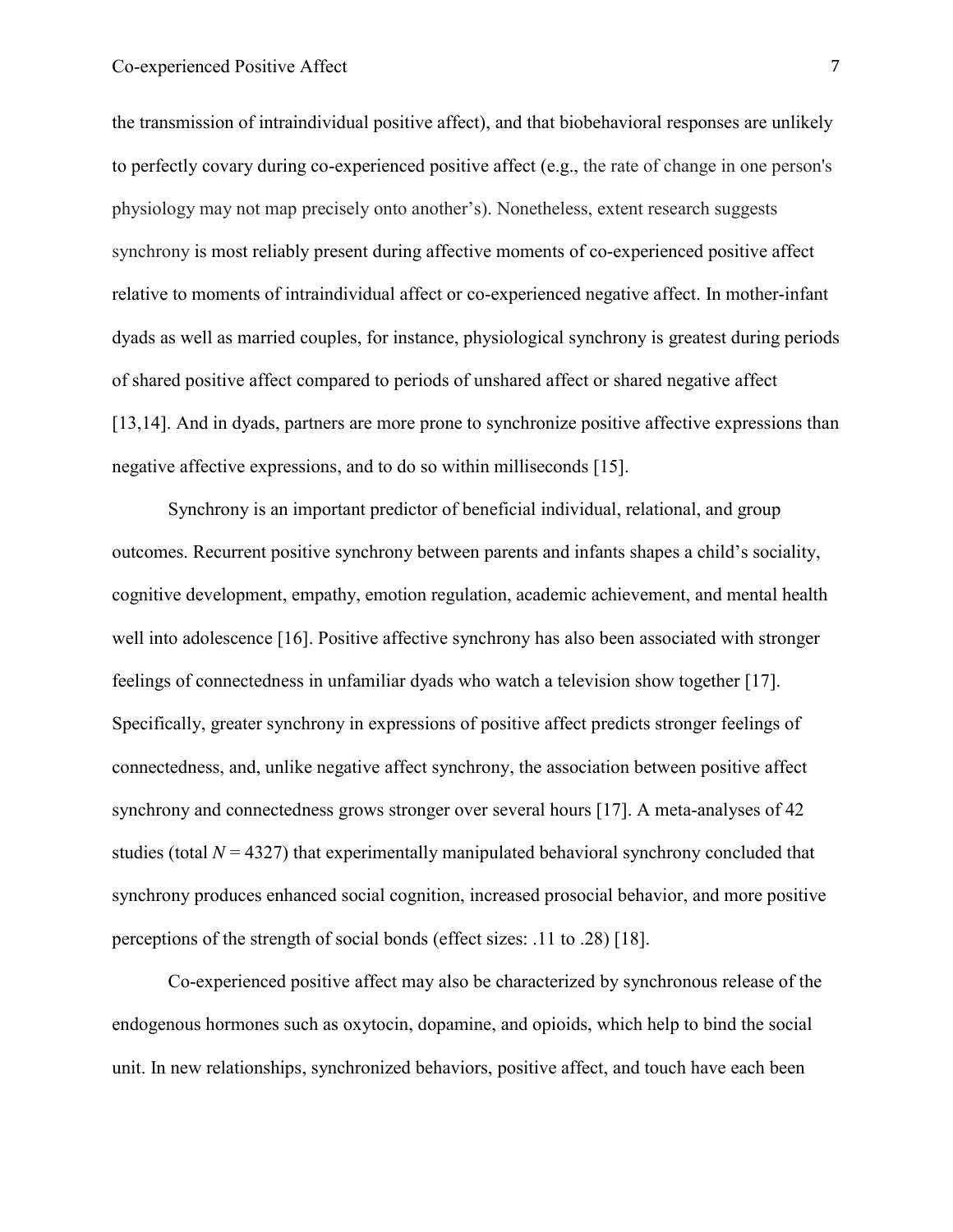independently associated with higher levels of plasma oxytocin [19,20], and dopaminergic reward-related neural regions are activated specifically in response to happy faces [21]. Such shifts in the shared biological state of the social unit may reduce stress or aggressive tendencies and thereby induce shared psychological shifts, toward mutual feelings of civility, attachment, support and safety, each associated with bonding and health [22,23].

# **Positivity Resonance: A Subtype of Co-experienced Positive Affect**

The *Positivity Resonance Theory* of co-experienced positive affect [24] holds that pleasant states that are co-experienced across individuals and marked by caring and synchrony are especially strong contributors to growth in personal and social resources, including mental and physical health. These high-quality emotional connections are termed "positivity resonance" because in them pleasant affective states resonate and reverberate between and among individuals. Moments of positivity resonance emerge in circumstances in which real-time sensory connection (e.g., face-to-face interaction) is combined with perceived safety. Importantly, positivity resonance is an emergent (i.e., latent) construct that is inferred from the presence of three key indicators: shared positive affect (an experiential component distributed across individuals), caring nonverbal synchrony (a behavioral component marked by nonverbal movements and gestures associated with care and love that are linked in form and tempo across individuals), and biological synchrony (a physiological component marked by shifts in affectrelated biomarkers linked in form and tempo across individuals). Each of these dyad- or grouplevel indices of positivity resonance can be either absent or present to varying degrees during interactions characterized by real-time sensory connection. Positivity resonance emerges at any moment to the extent that this trio of multiple indices begin to co-occur in time.

#### **Consequences of Co-experienced Positive Affect and Positivity Resonance**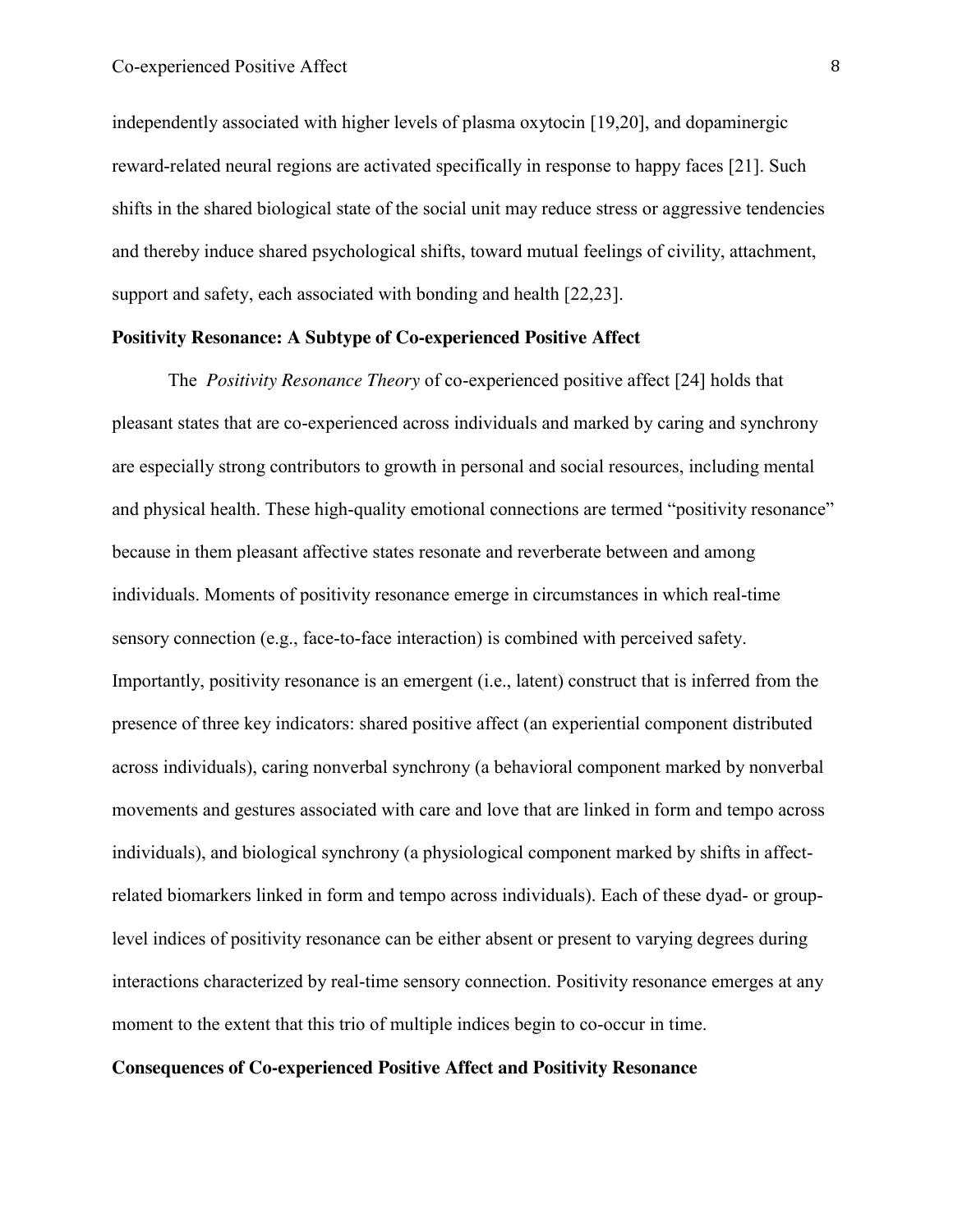Although considerable research has illuminated the roles and functions of positive affect within social relationships [25–27], most of it has examined individuals as the focal unit of analysis. From this work we know that individuals experience and express more positive affect in the context of high-quality relationships [28,29], that positive affect is especially contagious, and expressing genuine positive affect is linked with social connectedness [26]. Likewise, positive affective behaviors such as capitalizing (i.e., sharing positive events) and expressing gratitude are linked with positive relational outcomes [30,31]. Such research explores how affect shapes and is shaped by collective level constructs, but does not typically define affect as a collective level construct, or measure it as such.

Even when researchers have been expressly interested in collective-level affective phenomena, such as team affect, measurement approaches often miss the mark. For instance, many studies of team affect simply infer it from a computed aggregate of individuals' selfreports of their own positive affect (e.g.,  $[32]$ ). These affective reports typically reflect lengthy periods of time, leaving it unknown whether affect truly co-occurred between individuals in groups during their interactions. More fine-grained temporal resolution is needed to capture the frequency of moments (e.g., seconds) in which positive affect co-occurs during interactions at the level of the dyad or group. We thus echo calls for methodological advances that capture affective phenomena distributed across individuals [36]. We predict that emergent dyadic or group level constructs such as co-experienced positive affect (e.g., positivity resonance or perceptions of it [33]) may be more predictive of positive relational and group outcomes relative to intra-individual affect. Next, we review studies that point to consequences of co-experienced positive affect for social skills, social bonds, and caring and healthy communities.

#### *Social skills*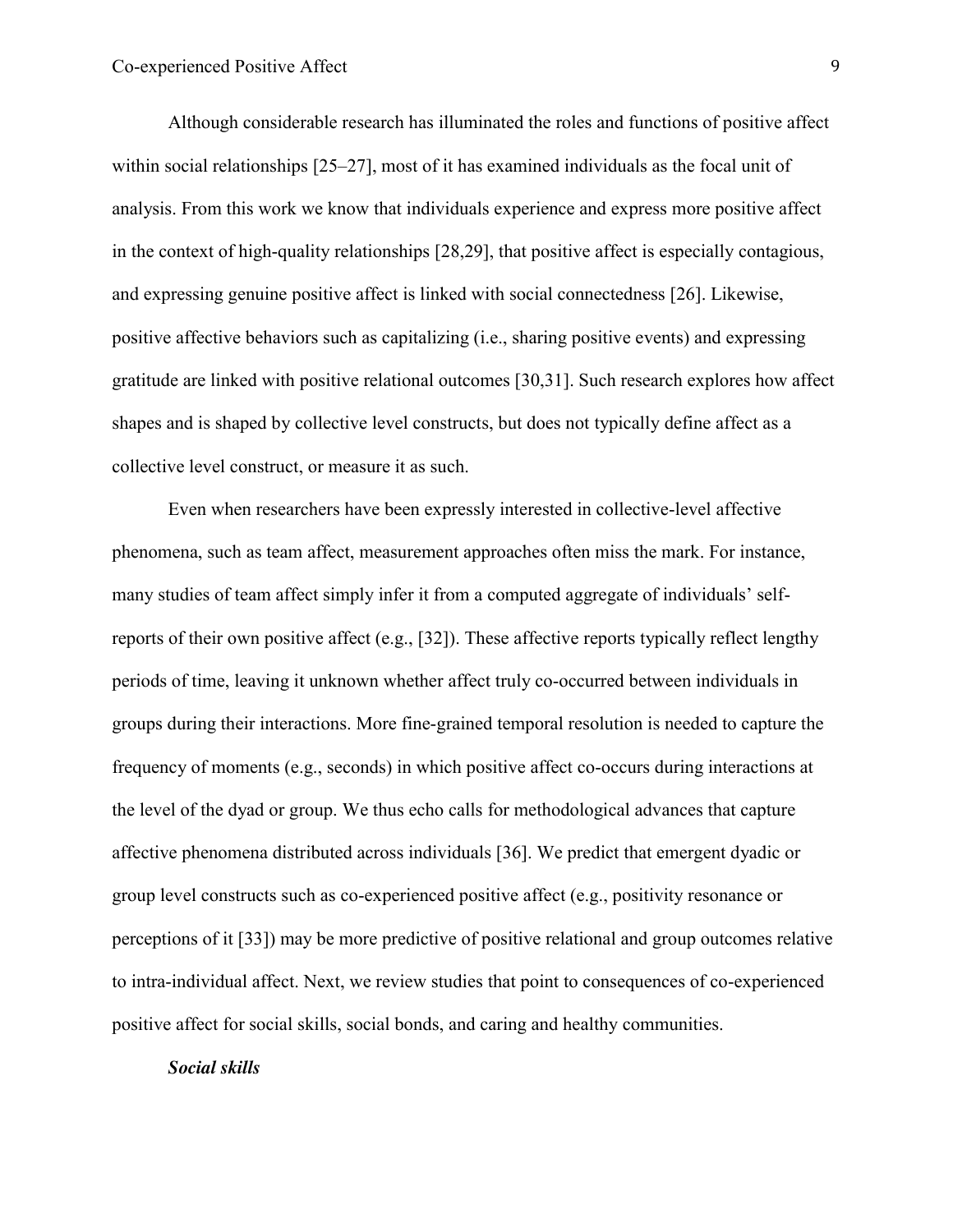Co-experienced positive affect appears to play an important role in children's social learning and the reinforcement of appropriate social behaviors. More responsive parents coexpress more positive affect with their 3-year-olds during problem solving tasks, and more coexpressed positive affect with parents predicts less aggressive and negative behavior in school by children 2 years later [34]. Co-experienced positive affect may also be integral to the development of social skills and peer relationships in childhood. During interactions between preschoolers, preschoolers who express more positive affect at the same time as their peers have better affect recognition and perspective taking skills the following year [35]. Moreover, they are rated as more likeable by their peers the following year, even after accounting for initial likeability [35]. This research suggests that co-experienced positive affect, whether it occurs intergenerationally or among peers, supports early socioemotional development and social skills.

#### *Social bonds*

Co-experienced positive affect seems to promote connection in newly acquainted dyads. Experimentally induced co-experienced laughter between strangers promotes liking and affiliation, in part through increased perceptions of similarity [36]. Similar results obtain in close relationships. More moments of simultaneous laughter during conversations between romantic partners is associated with better relationship quality, perceptions of closeness, and social support, even after accounting for all individual laughter during the conversation [37]. During neutral or positive conversations, and even during conflicts, greater occurrence of coexperienced positive affect (moments in which both partners simultaneously experience positive affect) is associated with better marital quality in long-term married couples [38]. By contrast, individually-experienced positive affect and the overall affective tone of conversations is not as predictive of marital quality as co-experienced positive affect, and the relationship between co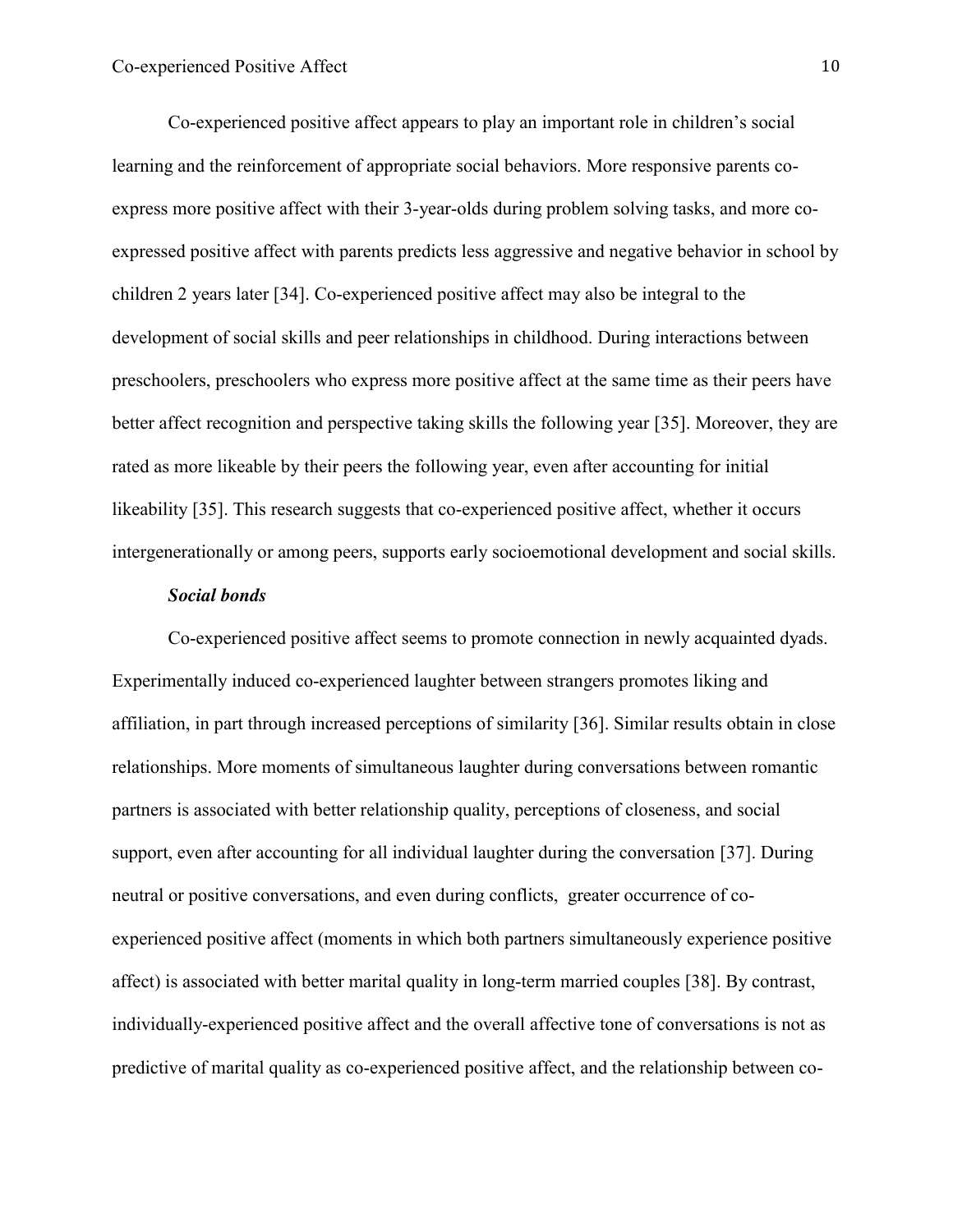experienced positive affect and marital quality holds across a 15-year time period [38]. Likewise, a coding system that captures dyad-level behavioral indicators of positivity resonance during brief 30 second periods (e.g., mutual warmth, mutual concern, mutual affection, shared tempo, shared smiles, shared laughter) outperforms a well-validated coding system that targets individual-level affect in predicting the marital satisfaction of long-term married couples, even when spouses' individual-level positive affect codes are aggregated to estimate their degree of shared positive affect [39].

#### *Caring and healthy communities*

Co-experienced positive affect may also create more tight-knit, caring, and healthy communities. Positive affect within groups promotes prosocial and cooperative behaviors [41,42]. In teams, the aggregate intensity of positive affect across group members has been associated with better social integration and superior group performance [40]. Research has also unpacked mediating mechanisms: groups perceived more positively by their members build perceived group resources (i.e., cohesion, coordination, support, and teamwork), which in turn predicts better group performance (e.g., as judged by evaluators; [43]). Initial empirical work on the construct of positivity resonance suggests that perceived positivity resonance during social interactions predicts later prosocial and charitable behaviors, including efforts to safeguard public health (e.g., mask-wearing during the COVID-19 pandemic) [44]. Individuals who perceive more positivity resonance in their daily life are also less lonely and enjoy better mental health [33]. Importantly, these associations remain when accounting for their individual overall positive affect or negative affect and other factors such as sociality [33,44]. Moreover, during the COVID-19 pandemic, perceived positivity resonance was shown to mediate the link between trait resilience and mental health outcomes [45]. Thus, positive affect co-experienced by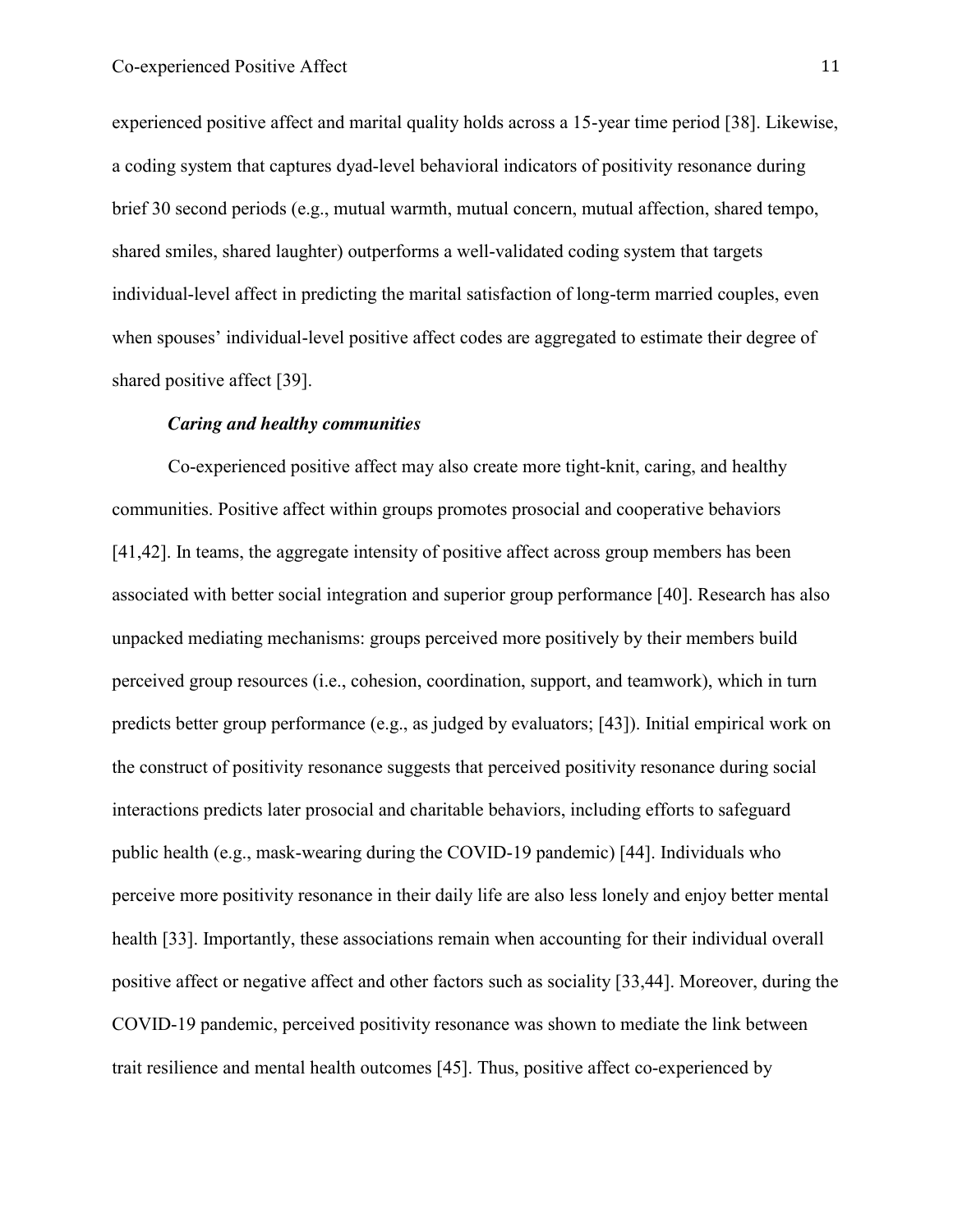individuals within dyads and groups may create more cooperative, prosocial, and healthy communities.

#### **Open Questions**

The reviewed studies begin to make a case that co-experienced positive affect, beyond intraindividual positive affect, helps to build and maintain social connections, which are critical for good health and well-being. However, longitudinal research is needed to investigate plausible bidirectional associations between co-experienced positive affect and social connection. Increased levels of co-experienced positive affect may enhance feelings of connectedness, yet feeling connected to others may also increase people's levels of co-experienced positive affect.

Research is also needed to map the boundary conditions of when and in what contexts coexperienced positive affect is beneficial for relationships. We expect that certain instances of social units simultaneously experiencing positive affect may be destructive or unhealthy. For example, in the same way that excessively intense, prolonged, and/or contextually-inappropriate self-focused positive affect may be detrimental for individuals (e.g., hubristic pride, allconsuming desire; [46]), intensely "group-focused" co-experienced positive affect could emerge that inhibits growth and adaptability to change (e.g. feeling intensely positive with a member of one's political party may promote partisanship [47], and intergroup schadenfreude may promote intergroup violence [48]). Our theorizing is also specific to genuine positive affect. We recognize that expressions of positive affect are often merely displayed and not felt. The service industry, for example, often requires emotional labor for public-facing workers, which can lead to surface acting and faked emotions [49]. Shared ingenuine positive affect likely has very different characteristics and consequences.

More research is also needed to understand how co-experienced positive affective states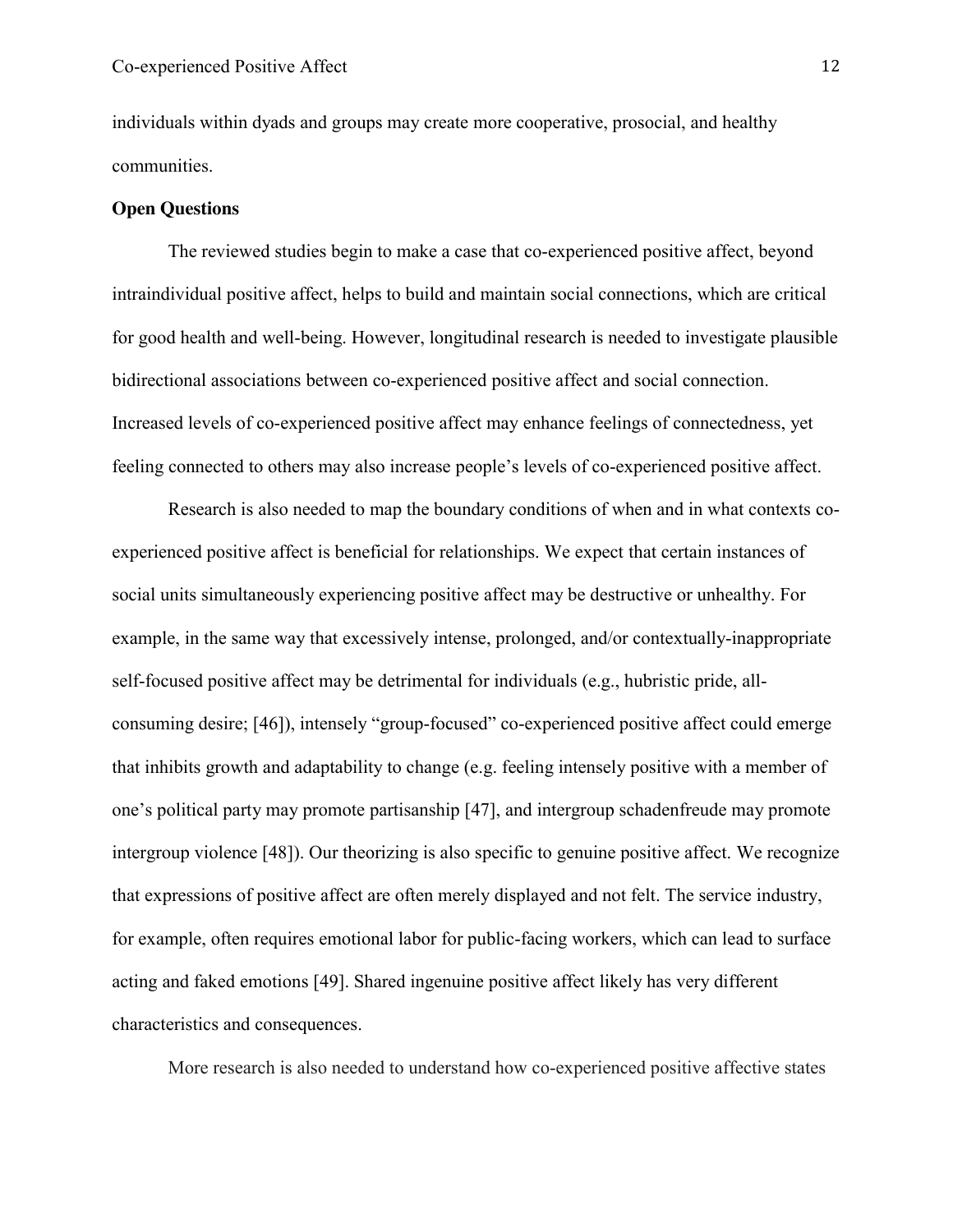interact and compare with individual and co-experienced negative affective states. For partners or groups that consistently manifest co-experienced positive affective states, the resulting relationship security may buffer against the harmful effects of negative mood states or environmental threats [50]. While a number of studies reviewed here suggest co-experienced positive affect predicts social connectedness and relationship quality more than co-experienced negative affect (e.g., [17,38]), there may be specific types of co-experienced negative affect more likely to promote bonding (e.g., shared distress, anger; [51,52], and certain cultures or contexts in which co-experienced negative affect may be more beneficial for social bonding (e.g., in the context of oppression or distress). Even so, co-experienced positive affect and co-experienced negative affect cannot necessarily be understood as mere opposites. Each should be studied independently.

Co-experienced positive affect will by definition wax and wane within relationships or communities, yet the factors that predict this variability in co-experienced positive affect remain unclear. Future research in clinical psychological science should explore best practices for cultivating co-experienced positive affect at the dyad or group level, as well as factors that shift perceptions of co-experienced affect [53]. Similarly, given our proposal that co-experienced positive affect increases reward and wanting, there are likely neurochemicals associated with coexperienced positive affect that make it psychologically compelling [54]. Withdrawal from coexperienced positive affect or the inability to attain co-experienced positive affect may have negative consequences. Problems such as loneliness and depression typically attributed to individuals may instead better be characterized as the painful lack of co-experienced positive affect. In line with this idea, recent research finds that loneliness is associated with impaired spontaneous smile mimicry, but not with mimicry of negative affect [55]. Future research is also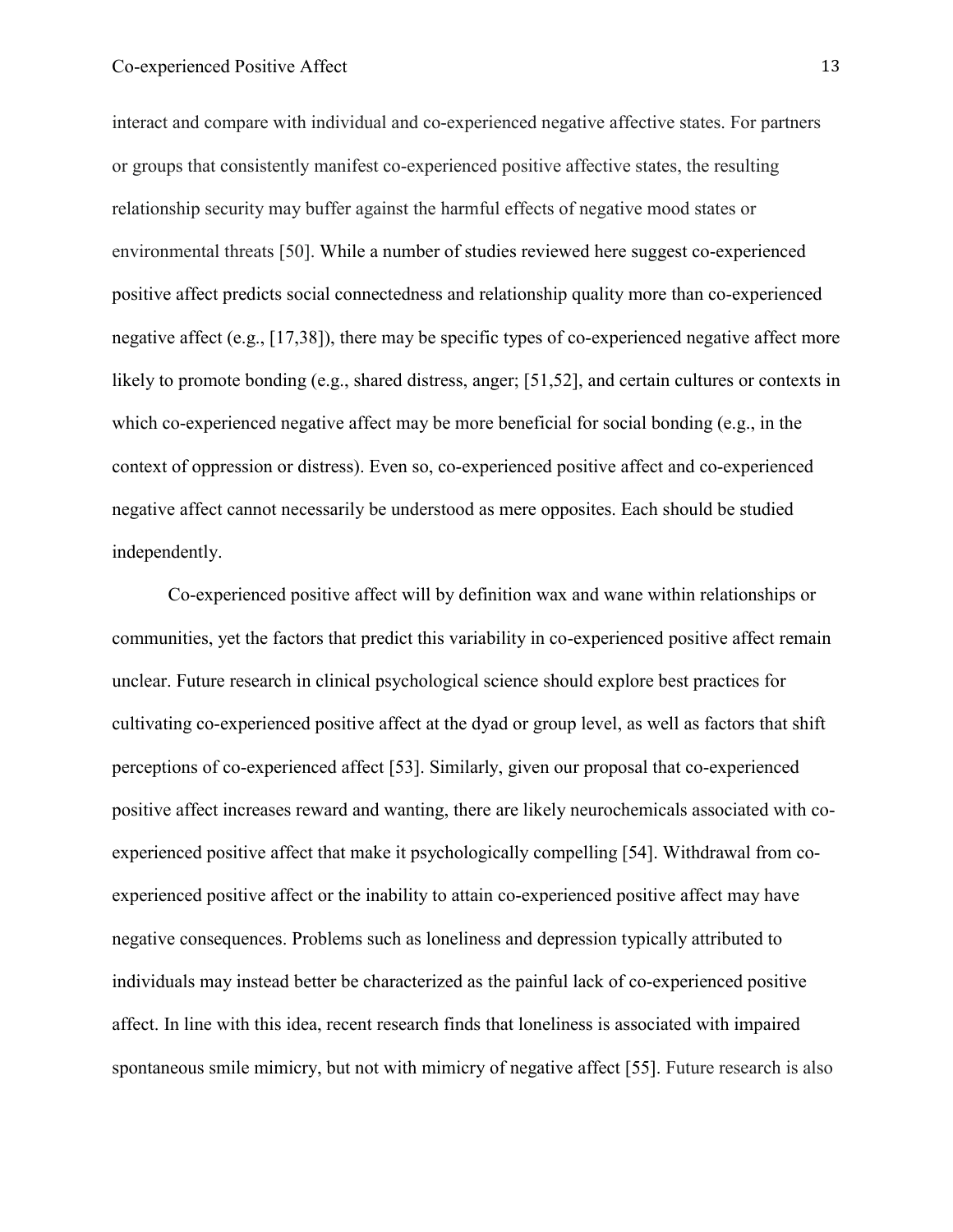needed to examine potential bidirectional associations between co-experienced positive affect and individuals' well-being and health [33]. We suspect that individuals with greater health and well-being may more readily cultivate co-experienced affect, and more frequent co-experienced positive affect in relationships and groups may in turn improve well-being and protect against declines in health associated with aging.

#### **Conclusions**

Intraindividual positive affect and positive affect that occurs within interpersonal relationships have long been recognized for their role in the formation and maintenance of social bonds, but recent research suggests that co-experienced positive affect and positivity resonance may have important characteristics and potent consequences that cannot be fully attributable to intraindividual positive affect or to the absence of negative affect. Co-experienced positive affect is characterized by synchrony in both nonverbal behavior and affect-related biomarkers, and may occur with greater magnitude and longevity than intraindividual affect states. Co-experienced positive affect appears to play an important role in the development of social skills and in strengthening perceived similarity, cohesiveness, and entitativity in relationships, thereby helping individuals to form and maintain strong social bonds and caring communities. Given that social connectedness, in turn, boosts well-being and longevity, investigating positive affect at the level of the social unit is an important avenue for continued research. Individuals likely benefit by connecting via positive affect and in so doing, perceiving themselves as parts of a whole.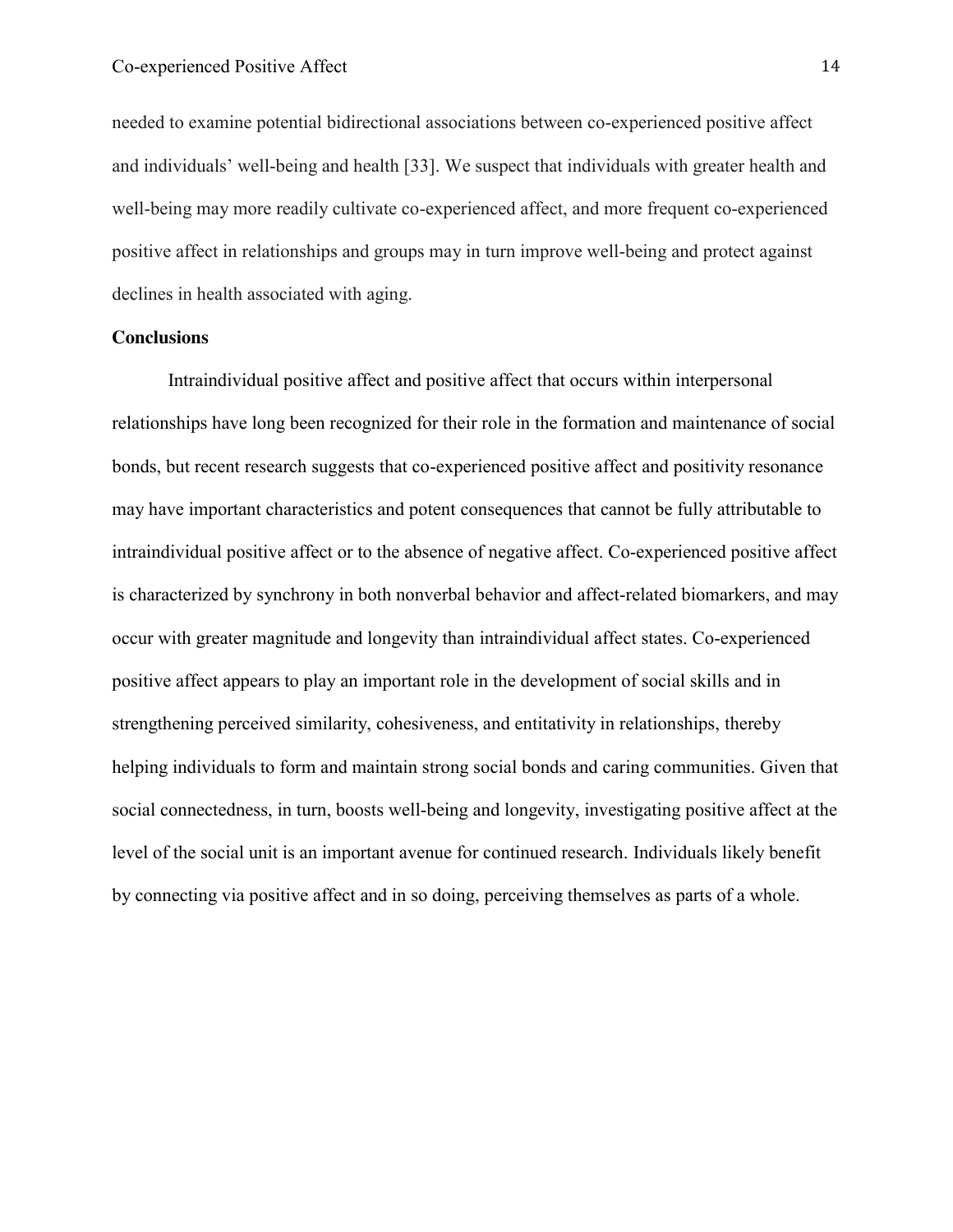# **References**

- 1. Goldenberg A, Garcia D, Halperin E, Gross J: **Collective Emotions**. *Curr Dir Psychol Sci* 2020, **29**:154–60.
- 2. Butler EA: **Emotions are temporal interpersonal systems**. *Curr Opin Psychol* 2017, **17**:129–134.
- 3. Spoor JR, Kelly JR: **The Evolutionary Significance of Affect in Groups: Communication and Group Bonding**. *Gr Process Intergr Relations* 2004, **7**:398–412.
- 4. Fredrickson BL: **The role of positive emotions in positive psychology: The broadenand-build theory of positive emotions.** *Am Psychol* 2001, **56**:218–226.
- 5. Rimé B: **The Social Sharing of Emotion in Interpersonal and in Collective Situations**. Springer, Cham; 2017:53–69.
- 6. Bai S, Repetti RL, Sperling JB: **Children's expressions of positive emotion are sustained by smiling, touching, and playing with parents and siblings: A naturalistic observational study of family life.** *Dev Psychol* 2016, **52**:88–101.
- 7. Boothby EJ, Clark MS, Bargh JA: **Shared experiences are amplified.** *Psychol Sci* 2014, **25**:2209–16.
- 8. Addyman C, Fogelquist C, Levakova L, Rees S: **Social Facilitation of Laughter and Smiles in Preschool Children**. *Front Psychol* 2018, **9**:1048.
- 9. Jolly E, Tamir DI, Burum B, Mitchell JP: **Wanting without enjoying: The social value of sharing experiences**. *PLoS One* 2019, **14**:e0215318.
- 10. Boothby EJ, Smith LK, Clark MS, Bargh JA: **Psychological Distance Moderates the Amplification of Shared Experience:** *http://dx.doi.org/101177/0146167216662869* 2016, doi:10.1177/0146167216662869.
- 11. Wagner U, Galli L, Schott B, Wold A: **Beautiful friendship: Social sharing of emotions improves subjective feelings and activates the neural reward circuitry**. *Soc Cogn Affect Neurosci* 2015, **10**:801–808.
- 12. Rice EL, Fredrickson BL: **Do positive spontaneous thoughts function as incentive salience?** *Emotion* 2017, **17**:840–855.
- 13. Feldman R, Magori-Cohen R, Galili G, Singer M, Louzoun Y: **Mother and infant coordinate heart rhythms through episodes of interaction synchrony**. *Infant Behav Dev* 2011, **34**:569–577.
- 14. Chen K-H, Brown CL, Wells JL, Rothwell ES, Otero MC, Levenson RW, Fredrickson BL: **Physiological linkage during shared positive and shared negative emotion**. *J Pers Soc Psychol* 2020, doi:10.1037/pspi0000337.
- \*This study found that physiological synchrony between married couples during conflict is highest during moments when positive affect is co-experienced relative to moments of coexperienced negative affect and intraindividual affect.
- 15. Riehle M, Kempkensteffen J, Lincoln TM: **Quantifying Facial Expression Synchrony in Face-To-Face Dyadic Interactions: Temporal Dynamics of Simultaneously Recorded Facial EMG Signals**. *J Nonverbal Behav* 2017, **41**:85–102.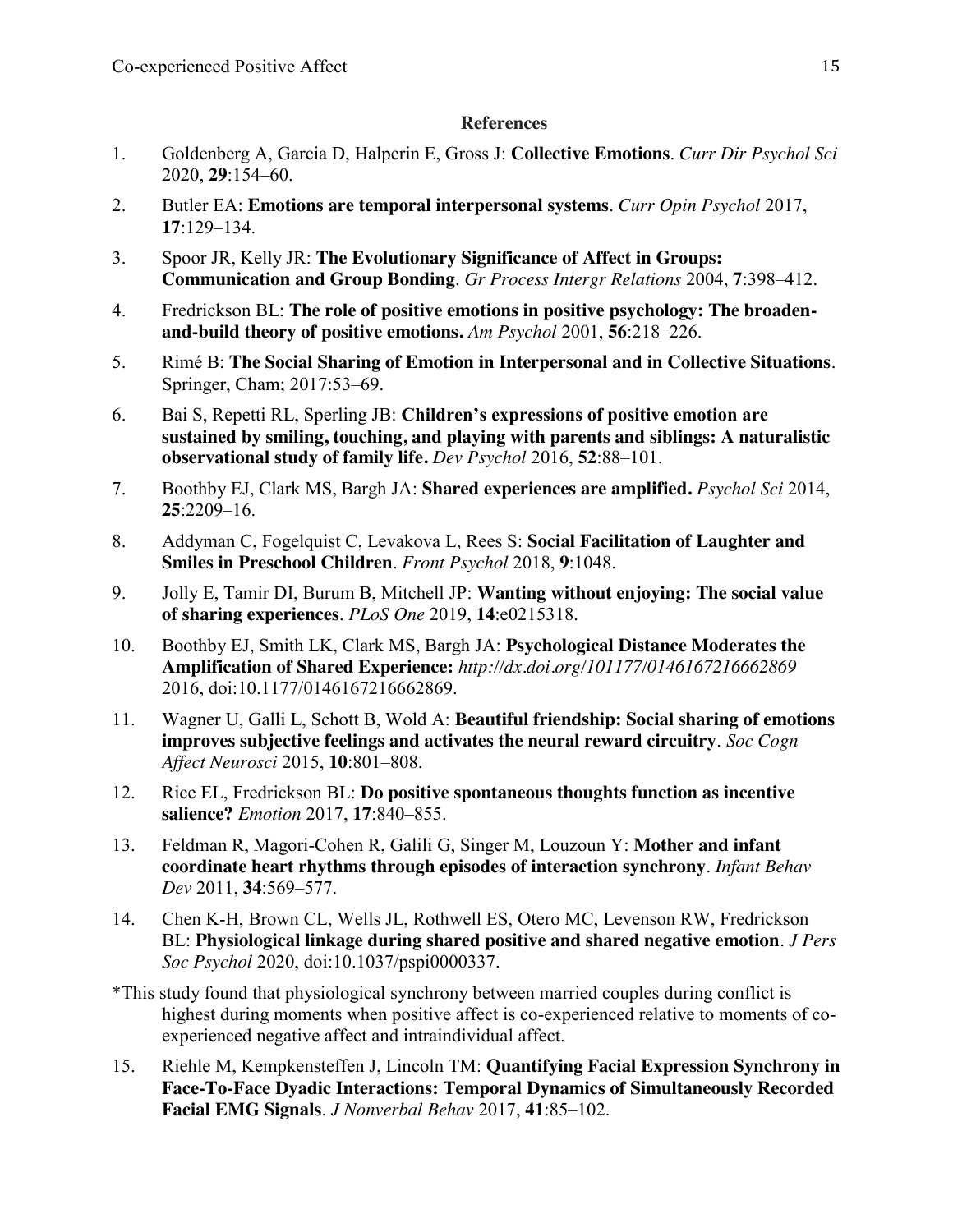- 16. Feldman R: **Bio-behavioral Synchrony: A Model for Integrating Biological and Microsocial Behavioral Processes in the Study of Parenting**. *Parenting* 2012, **12**:154– 164.
- 17. Cheong J, Molani Z, Sadhukha S, Chang L: **Synchronized affect in shared experiences strengthens social connection**. *PsyArXiv* 2020,
- 18. Mogan R, Fischer R, Bulbulia JA: **To be in synchrony or not? A meta-analysis of synchrony's effects on behavior, perception, cognition and affect**. *J Exp Soc Psychol* 2017, **72**:13–20.
- 19. Schneiderman I, Zagoory-Sharon O, Leckman JF, Feldman R: **Oxytocin during the initial stages of romantic attachment: Relations to couples' interactive reciprocity**. *Psychoneuroendocrinology* 2012, **37**:1277–1285.
- 20. Algoe SB, Kurtz LE, Grewen K: **Oxytocin and Social Bonds: The Role of Oxytocin in Perceptions of Romantic Partners' Bonding Behavior**. *Psychol Sci* 2017, **28**:1763– 1772.
- 21. Strathearn L, Li J, Fonagy P, Montague PR: **What's in a smile? Maternal brain responses to infant facial cues.** *Pediatrics* 2008, **122**:40–51.
- 22. Brown CL, Beckes L, Allen JP, Coan JA: **Subjective general health and the social regulation of hypothalamic activity**. *Psychosom Med* 2017, **79**.
- 23. Mercado E, Hibel LC: **I love you from the bottom of my hypothalamus: The role of stress physiology in romantic pair bond formation and maintenance**. *Soc Personal Psychol Compass* 2017, **11**:e12298.
- 24. Fredrickson BL: **Love: Positivity resonance as a fresh, evidence-based perspective on an age-old topic**. In *Handbook of emotions*. Edited by Barrett LF, Lewis M, Havilan-Jones JM. Guilford Press; 2016:847–858.
- 25. Gable SL, Reis HT: **Good news! Capitalizing on positive events in an interpersonal context**. *Adv Exp Soc Psychol* 2010, **42**:195–257.
- 26. Mauss IB, Shallcross AJ, Troy AS, John OP, Ferrer E, Wilhelm FH, Gross JJ: **Don't hide your happiness! Positive emotion dissociation, social connectedness, and psychological functioning.** *J Pers Soc Psychol* 2011, **100**:738–748.
- 27. Keltner D, Haidt J: **Social Functions of Emotions at Four Levels of Analysis**. *Cogn Emot* 1999, **13**:505–521.
- 28. Carstensen LL, Gottman JM, Levenson RW: **Emotional behavior in long-term marriage.** *Psychol Aging* 1995, **10**:140–149.
- 29. Levenson RW, Carstensen LL, Gottman JM: **Influence of age and gender on affect, physiology, and their interrelations: A study of long-term marriages.** *J Pers Soc Psychol* 1994, **67**:56–68.
- 30. Algoe S, Fredrickson B, Gable S: **The social functions of the emotion of gratitude via expression.** *Emotion* 2013, **13**:605–609.
- 31. Gable SL, Gonzaga GC, Strachman A: **Will you be there for me when things go right? Supportive responses to positive event disclosures.** *J Pers Soc Psychol* 2006, **91**:904–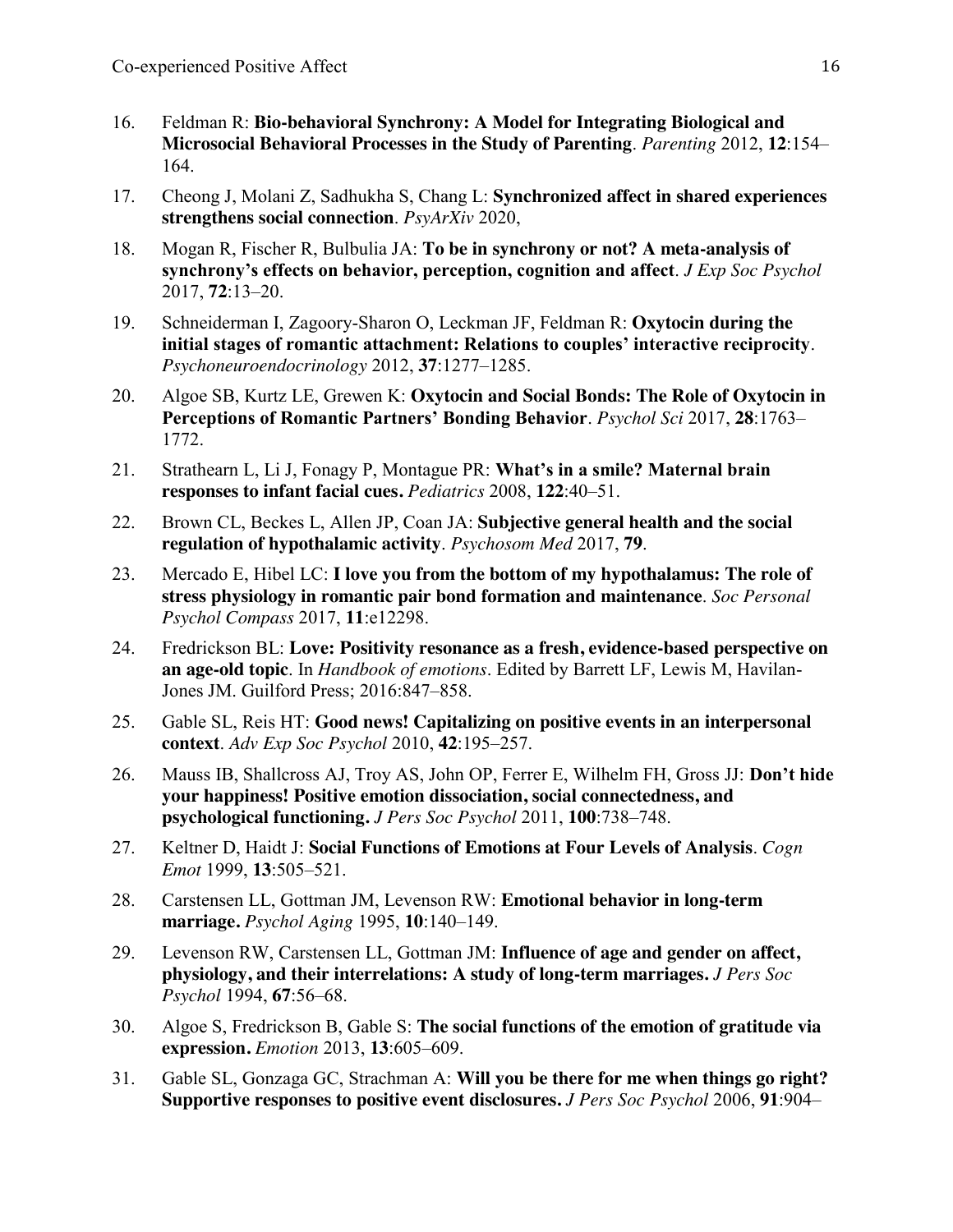917.

- 32. Chi N-W, Chung Y-Y, Tsai W-Ch: **How Do Happy Leaders Enhance Team Success? The Mediating Roles of Transformational Leadership, Group Affective Tone, and Team Processes1**. *J Appl Soc Psychol* 2011, **41**:1421–1454.
- 33. Major BC, Le Nguyen KD, Lundberg KB, Fredrickson BL: **Well-being correlates of perceived positivity resonance: Evidence from trait and episode-level assessments**. *Personal Soc Psychol Bull* 2018, doi:10.1177/0146167218771324.

\*This manuscript introduces a self-report measure of perceived positivity resonance, and demonstrates links to mental health.

34. Lunkenheimer E, Hamby CM, Lobo FM, Cole PM, Olson SL: **The role of dynamic, dyadic parent–child processes in parental socialization of emotion.** *Dev Psychol* 2020, **56**:566–577.

\*More co-experienced positive emotion between parents and their 3 year olds predicts less aggressive behavior in children 2 years later.

35. Lindsey EW: **Mutual Positive Emotion with Peers, Emotion Knowledge, and Preschoolers' Peer Acceptance**. *Soc Dev* 2017, **26**:349–366.

\*Results of this article suggest more co-experienced positive emotion with peers in childhood is associated with better emotion recognition and greater likeability by peers.

36. Kurtz LE, Algoe SB: **When Sharing a Laugh Means Sharing More: Testing the Role of Shared Laughter on Short-Term Interpersonal Consequences**. *J Nonverbal Behav* 2017, **41**:45–65.

\*This article highlights the importance of shared (co-experienced) laughter rather than individual laughter as an indicator of relationship well-being.

- 37. Kurtz LE, Algoe SB: **Putting laughter in context: Shared laughter as behavioral indicator of relationship well-being**. *Pers Relatsh* 2015, **22**:573–590.
- 38. Brown CL, Chen K, Otero MC, Wells JL, Levenson RW, Fredrickson BL: **Shared emotions in shared lives: Moments of co-experienced affect, more than individuallyexperienced affect, linked to relationship satisfaction**. *Emotion* 2021.
- \*This paper demonstrates that co-experienced positive affect during conversation, beyond coexperienced negative and intraindividual positive and negative affect, is associated with greater marital quality in long-term married couples.
- 39. Otero MC, Wells JL, Chen K-H, Brown CL, Connelly DE, Levenson RW, Fredrickson BL: **Behavioral indices of positivity resonance associated with long-term marital satisfaction.** *Emotion* 2020, **20**:1225–1233.

\*This study introduces a behavioral coding system for positivity resonance, which outperforms a more traditional affect coding system in the prediction of marital satisfaction.

- 40. Knight AP, Eisenkraft N: **Positive is usually good, negative is not always bad: The effects of group affect on social integration and task performance**. *J Appl Psychol* 2015, **100**:1214–1227.
- 41. Rand DG, Kraft-Todd G, Gruber J: **The Collective Benefits of Feeling Good and**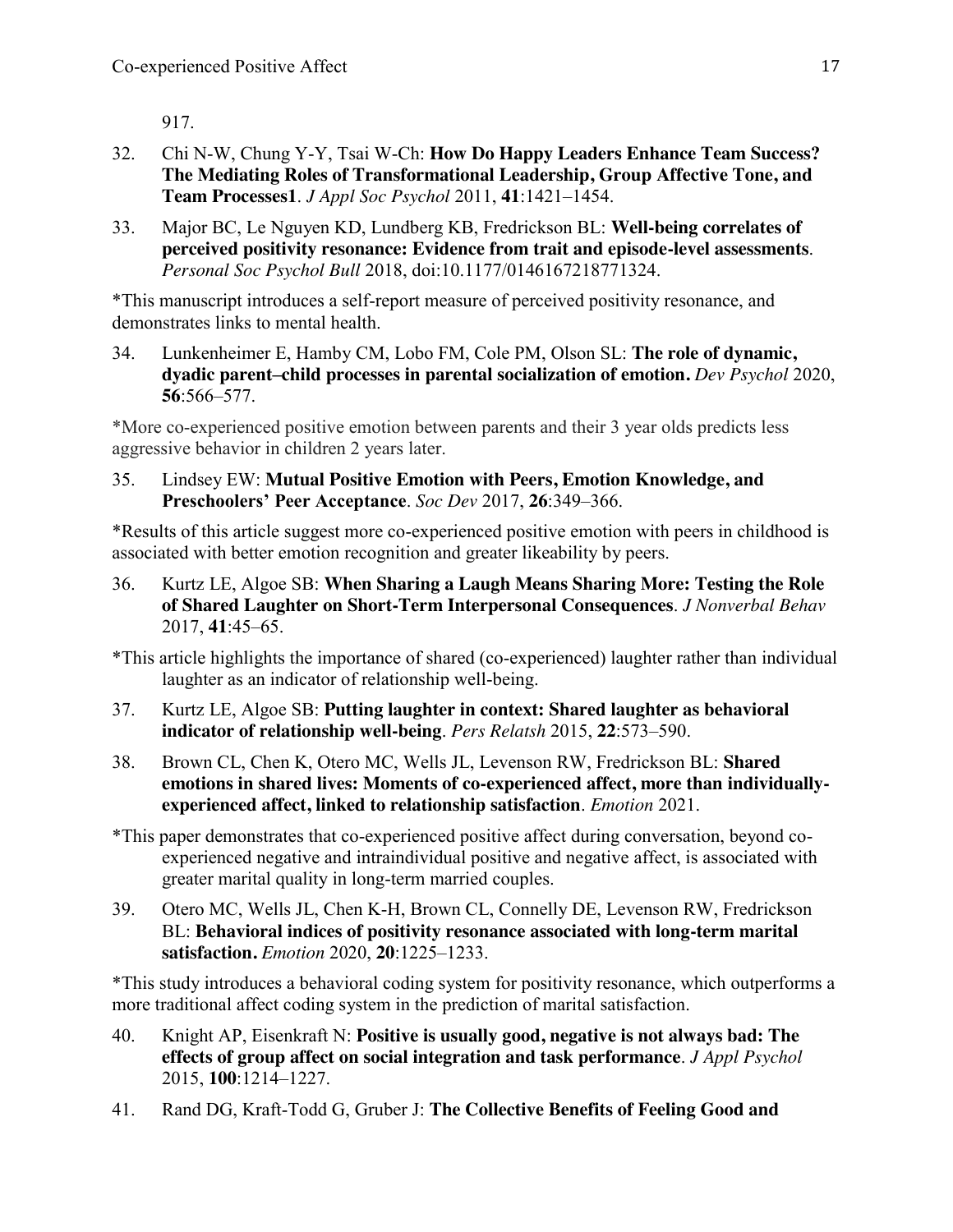**Letting Go: Positive Emotion and (dis)Inhibition Interact to Predict Cooperative Behavior**. *PLoS One* 2015, **10**:e0117426.

- 42. Telle N-T, Pfister H-R: **Positive Empathy and Prosocial Behavior: A Neglected Link**. *Emot Rev* 2016, **8**:154–163.
- 43. Peñalver J, Salanova M, Martínez IM, Schaufeli WB: **Happy-productive groups: How positive affect links to performance through social resources**. *J Posit Psychol* 2019, **14**:377–392.
- 44. West TN, Nguyen KD Le, Zhou J, Prinzing M, Wells J, Fredrickson B: **How the Affective Quality of Day-to-Day Social Connections May Contribute to Public Health: Prosocial Tendencies Account for the Links Between Positivity Resonance and Behaviors that Reduce the Spread of COVID-19**. *PsyArXiv* 2020, doi:10.31234/osf.io/x5rfz.
- 45. Prinzing M, Zhou J, West TN, Nguyen KD Le, Wells JC, Fredrickson B: **Staying 'In Sync' with Others During COVID-19: Positivity Resonance Mediates Cross-Sectional and Longitudinal Links between Trait Resilience and Mental Health**. *PsyArXiv* 2020, doi:10.31234/OSF.IO/Z934E.
- 46. Gruber J: **Can Feeling Too Good Be Bad?** *Curr Dir Psychol Sci* 2011, **20**:217–221.
- 47. Mason L, Wronski J: **One Tribe to Bind Them All: How Our Social Group Attachments Strengthen Partisanship**. *Polit Psychol* 2018, **39**:257–277.
- 48. Cikara M: **Intergroup Schadenfreude: motivating participation in collective violence**. *Curr Opin Behav Sci* 2015, **3**:12–17.
- 49. Hochschild AR: **Emotion Work, Feeling Rules, and Social Structure**. *Am J Sociol* 1979, **85**:551–575.
- 50. Brown CL, Coan JA: **The social regulation of neural threat responding.** In *The social neuroscience of human-animal interaction.* Edited by Freund LS, McCune S, Esposito L, Gee NR, McCardle P. American Psychological Association; 2016:127–146.
- 51. Livingstone AG, Shepherd L, Spears R, Manstead ASR: **"Fury, us": Anger as a basis for new group self-categories**. *Cogn Emot* 2016, **30**:183–192.
- 52. Brown CL, West TV, Sanchez AH, Bautista N, Mendes WB: **Emotional empathy in the social regulation of distress: a dyadic approach**. *Personal Soc Psychol Bull* 2020,
- 53. Strong G, Aron A: **The Effect of Shared Participation in Novel and Challenging Activities on Experienced Relationship Quality: Is It Mediated by High Positive Affect?** In *Self and relationships: Connecting intrapersonal and interpersonal processes.* . The Guilford Press; 2006:342–359.
- 54. Insel TR: **Is social attachment an addictive disorder?** In *Physiology and Behavior*. . Elsevier Inc.; 2003:351–357.
- 55. Arnold AJ, Winkielman P: **Smile (but only deliberately) though your heart is aching: Loneliness is associated with impaired spontaneous smile mimicry.** *PsyArXiv* 2019,
- 56. Lawler EJ, Thye SR, Yoon J: **The emergence of collective emotions in social exchange**. In *Collective Emotions*. Edited by von Scheve C, Salmella M. Oxford University Press;